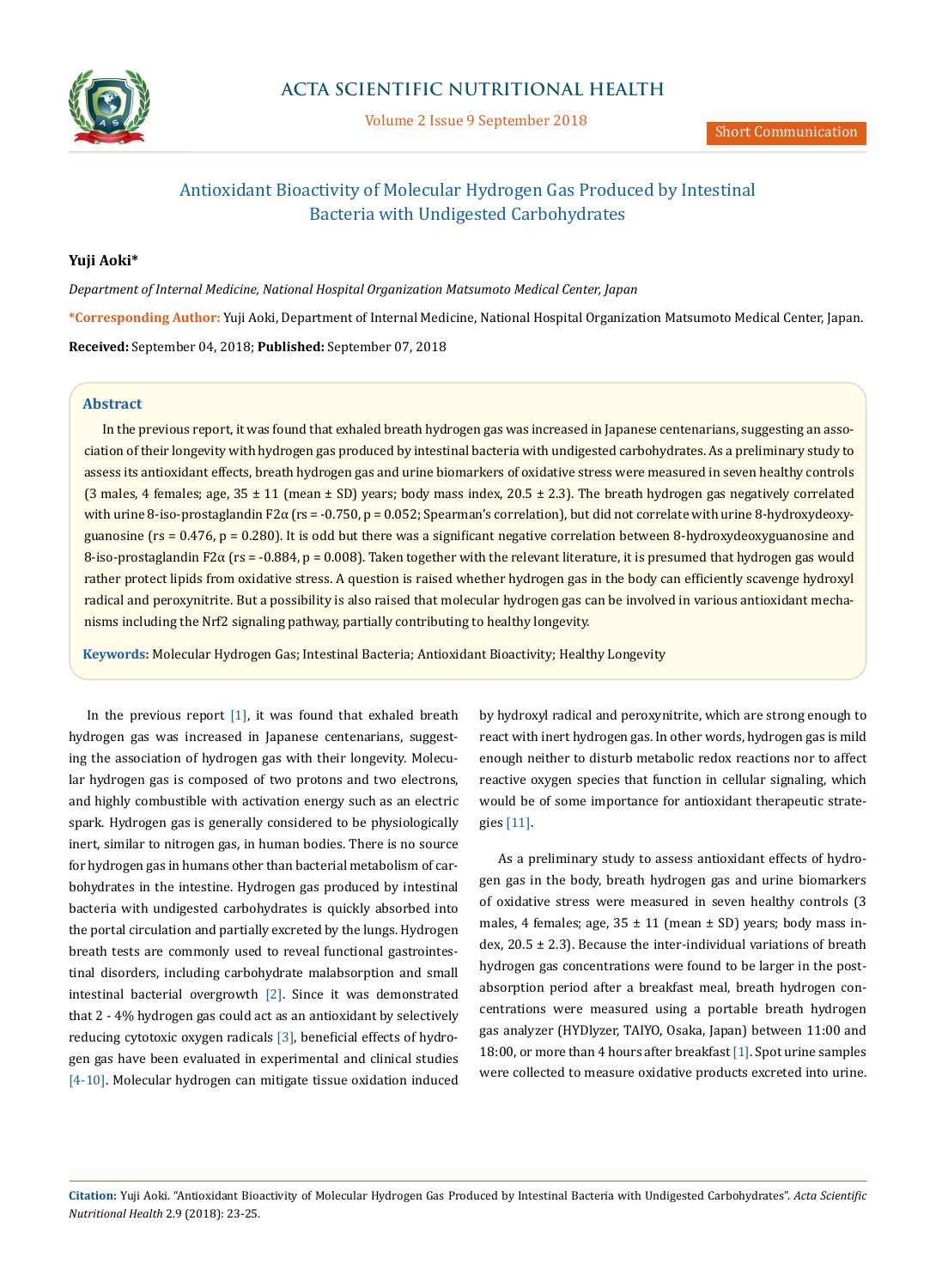Urine 8-iso-prostaglandin F2α (8-iso-PGF2α) and 8-hydroxydeoxyguanosine (8-OHdG) are products of oxidative damaged lipid and DNA, respectively, which were measured by a referee laboratory (SRL, Inc., Tokyo, Japan). As shown in Figure 1, breath hydrogen gas concentration negatively correlated with urine 8-iso-PGF2α  $(rs = -0.750, p = 0.052; Spearman's correlation, borderline signifi-$ 

cance), but did not correlate with urine 8-OHdG ( $rs = 0.476$ ,  $p =$ 0.280). It is odd but there was a significant negative correlation between urine 8-iso-PGF2 $\alpha$  and 8-OHdG (rs = -0.884, p = 0.008). These suggest that molecular hydrogen gas circulating in the body potentially functions as an antioxidant, but that biomolecules are not uniformly affected by oxidative stress.



**Figure 1:** Correlations of breath hydrogen gas concentration with urine 8-epi-prostaglandin F2α (8-epi-PGF2α) (A) or 8-hydroxydeoxyguanosine (8-OHdG) (B) and between urine 8-epi-PGF2α and 8-OHdG (C) in 7 healthy controls.

In a study, drinking hydrogen-rich water was demonstrated to briefly increase breath hydrogen gas concentrations  $[4]$ , which were within the range of daily intra- or inter-individual variations [1,12]. The study [4] demonstrated that urine 8-iso-PGF2α (or 8-isoprostane), but not urine 8-OHdG, was significantly reduced by drinking 900 mL of hydrogen-rich water per day for 8 weeks. Another study [5] demonstrated that urine thiobarbituric acid reactive substances (lipid peroxidation products), but not 8-OHdG or 8-isoprostane, were significantly reduced by drinking 1.5 - 2L of hydrogen-rich water per day for 8 weeks. Taken together, it is presumed that hydrogen gas would rather protect lipids from oxidative stress. As demonstrated in Japanese centenarians [1], limited but some antioxidant effects of hydrogen gas produced by intestinal bacteria might contribute to people's longevity by partially preventing age-related deleterious diseases.

Hydrogen gas is not easily dissolved in water, and 100%-saturated hydrogen water contains 1.6 ppm or 0.8 mM hydrogen at room temperature, which would be much less than that produced by intestinal bacteria in total ( $\sim$ 12L of hydrogen gas per day) [13]. The breath hydrogen gas concentrations (ppm) were detected at the end of exhaled breath, approaching to its alveolar concentrations. For example, as alveolar concentrations of oxygen are % and the solubility coefficient of hydrogen is smaller than that of oxygen, it would be easy to understand that hydrogen gas dissolved in the blood is far less than oxygen gas. A question is raised whether hydrogen gas in the body can efficiently scavenge hydroxyl radical and peroxynitrite, which are continuously generated in normal and disease states  $[11]$ . But a possibility is also raised that molecular hydrogen gas can be involved in various antioxidant mechanisms including the nuclear factor erythroid 2-related factor 2 (Nrf2) signaling pathway [11]. In an animal model, it was demonstrated that hydrogen gas could activate the Nrf2-antioxidant response element (ARE) pathway that transcriptionally regulates various antioxidant and cytoprotective proteins [14]. It is also suggested that the pulsatile increase, but not continuous increase, of hydrogen concentrations could be involved in exerting its beneficial effects as a gaseous signaling modulator [7].

Thus, increased breath hydrogen gas concentrations, depending on the presence of undigested carbohydrates and hydrogenproducing bacteria in the intestine, could partially contribute to healthy longevity through antioxidant mechanisms including the Nrf2-ARE pathway. Such increase of hydrogen gas might be attributable to the traditional foods and gut microbiome in Japan [15,16], a country that is known for the longevity of its population.

#### **Conflict of Interest Statement**

The author has indicated no potential conflict of interest.

**Citation:** Yuji Aoki. "Antioxidant Bioactivity of Molecular Hydrogen Gas Produced by Intestinal Bacteria with Undigested Carbohydrates". *Acta Scientific Nutritional Health* 2.9 (2018): 23-25.

24